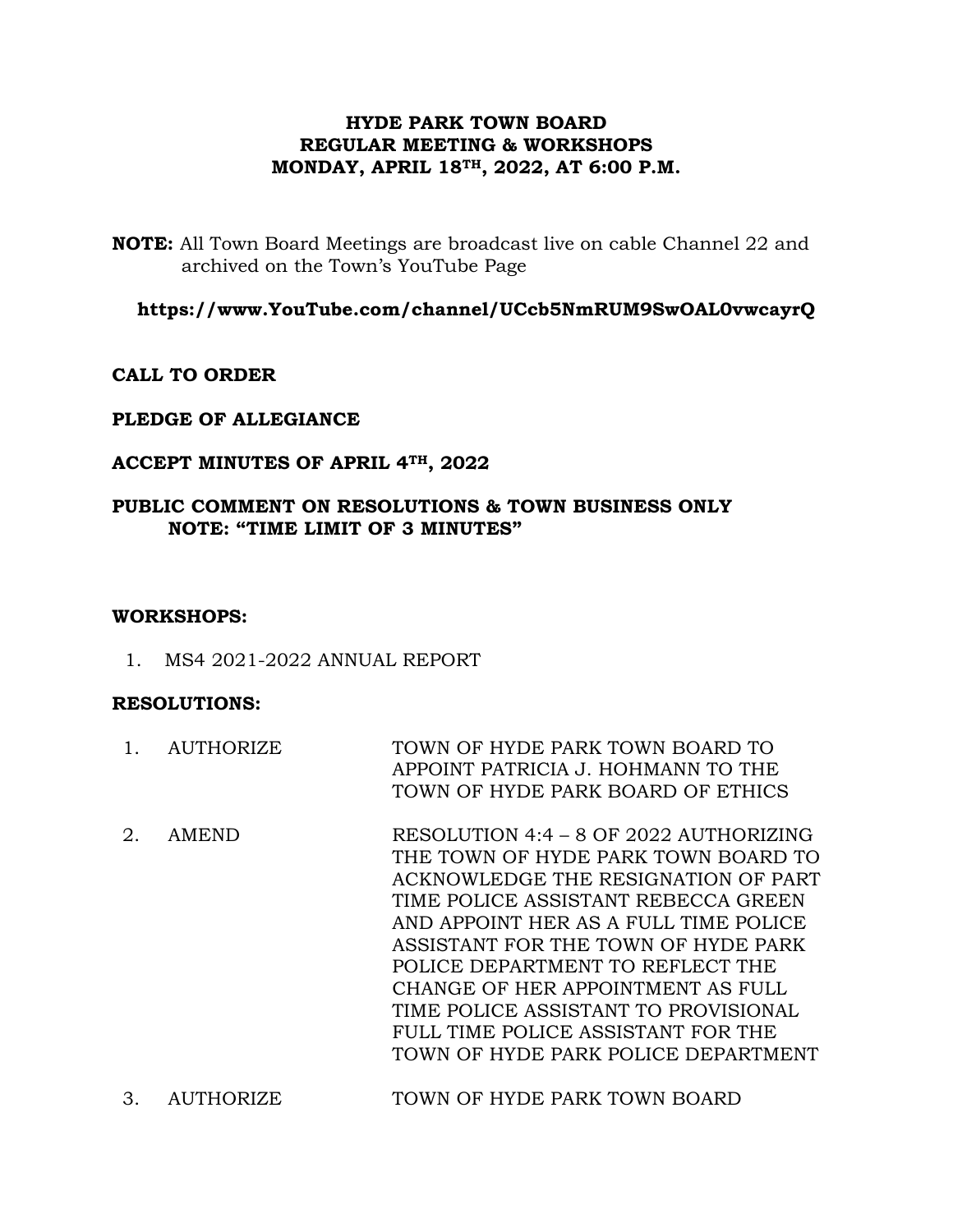TO APPROVE POLICE OFFICERS BRYAN SWEENEY AND JUSTIN FELICELLO TO ATTEND THE INSTRUCTOR DEVELOPMENT COURSE (IDC) MAY 9TH THROUGH MAY 20TH, 2022 AT THE DUTCHESS COUNTY SHERIFFS' OFFICE TRAINING ROOM

4. AUTHORIZE TOWN OF HYDE PARK TOWN BOARD TO SCHEDULE A PUBLIC HEARING ON THE 2021-2022 MS4 PERMIT ANNUAL REPORT

# **NEW AND OLD BUSINESS**

# **ADJOURN**

# **\*A MOTION MAY BE MADE TO ENTER EXECUTIVE SESSION AGENDA SUBJECT TO CHANGE**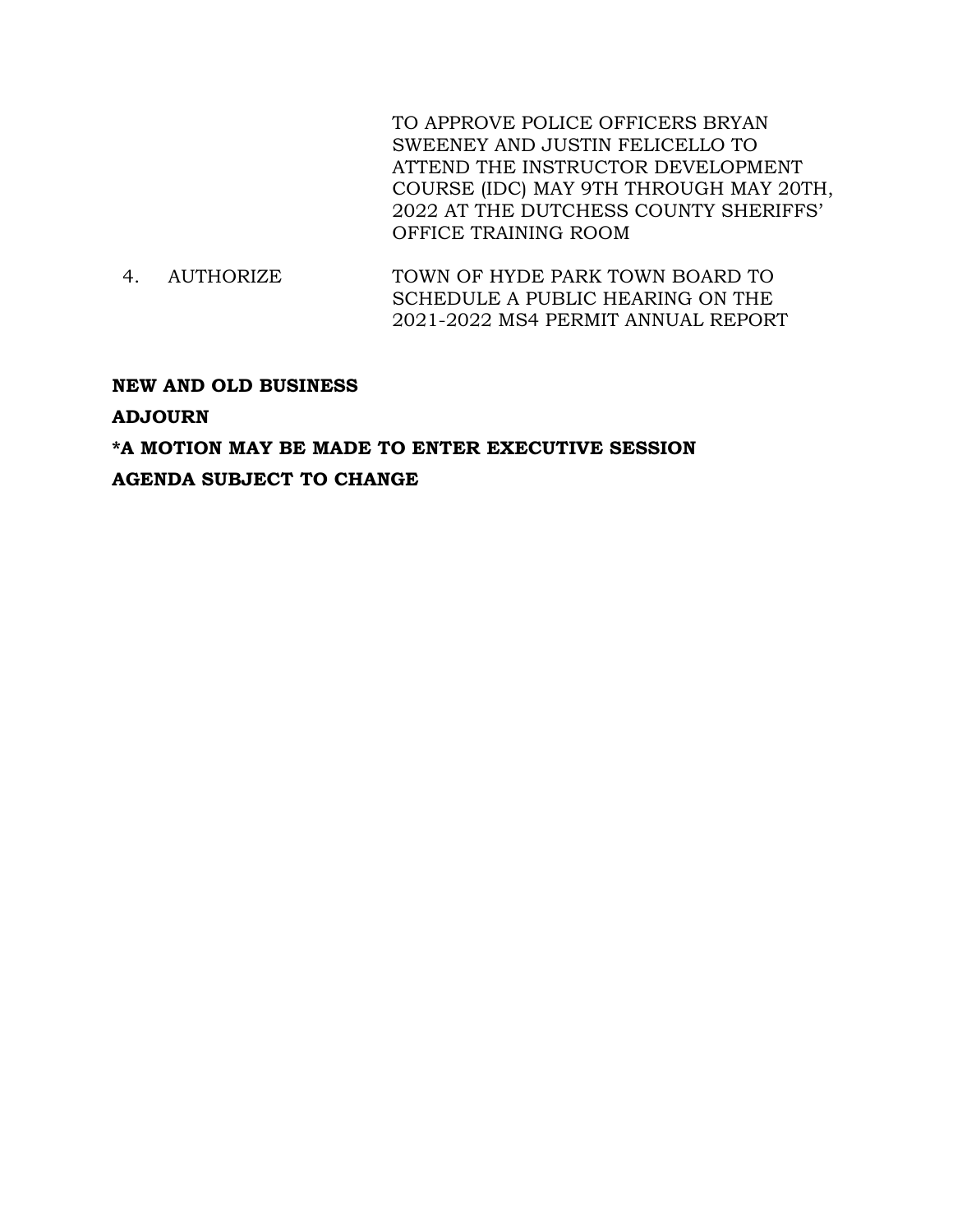# **RESOLUTION 4:18 – 1 OF 2022**

# **RESOLUTION AUTHORIZING THE TOWN OF HYDE PARK TOWN BOARD TO APPOINT PATRICIA J. HOHMANN TO THE TOWN OF HYDE PARK BOARD OF ETHICS**

**WHEREAS**, the Town of Hyde Park has established a Board of Ethics pursuant to the provisions of §808 of the General Municipal Law; and

**WHEREAS**, there currently exists a vacancy left by board member Sue Eagan whose term expired; and

**WHEREAS**, the Town Board would like to appoint Patricia J. Hohmann to said board to replace Susan Eagan for a term set to expire as of February 28, 2027.

**NOW THEREFORE BE IT RESOLVED**, that the Town of Hyde Park Town Board does hereby appoint Patricia Hohmann as a member of The Town of Hyde Park Board of Ethics to replace Susan Eagan effective immediately until such time when her term shall expire on February 28, 2027.

#### **MOTION: SECOND:**

| Councilwoman Noakes    |  |
|------------------------|--|
| Councilwoman Ruggiero  |  |
| Councilman Lombardi    |  |
| Councilman Prusakowski |  |
| Supervisor Torreggiani |  |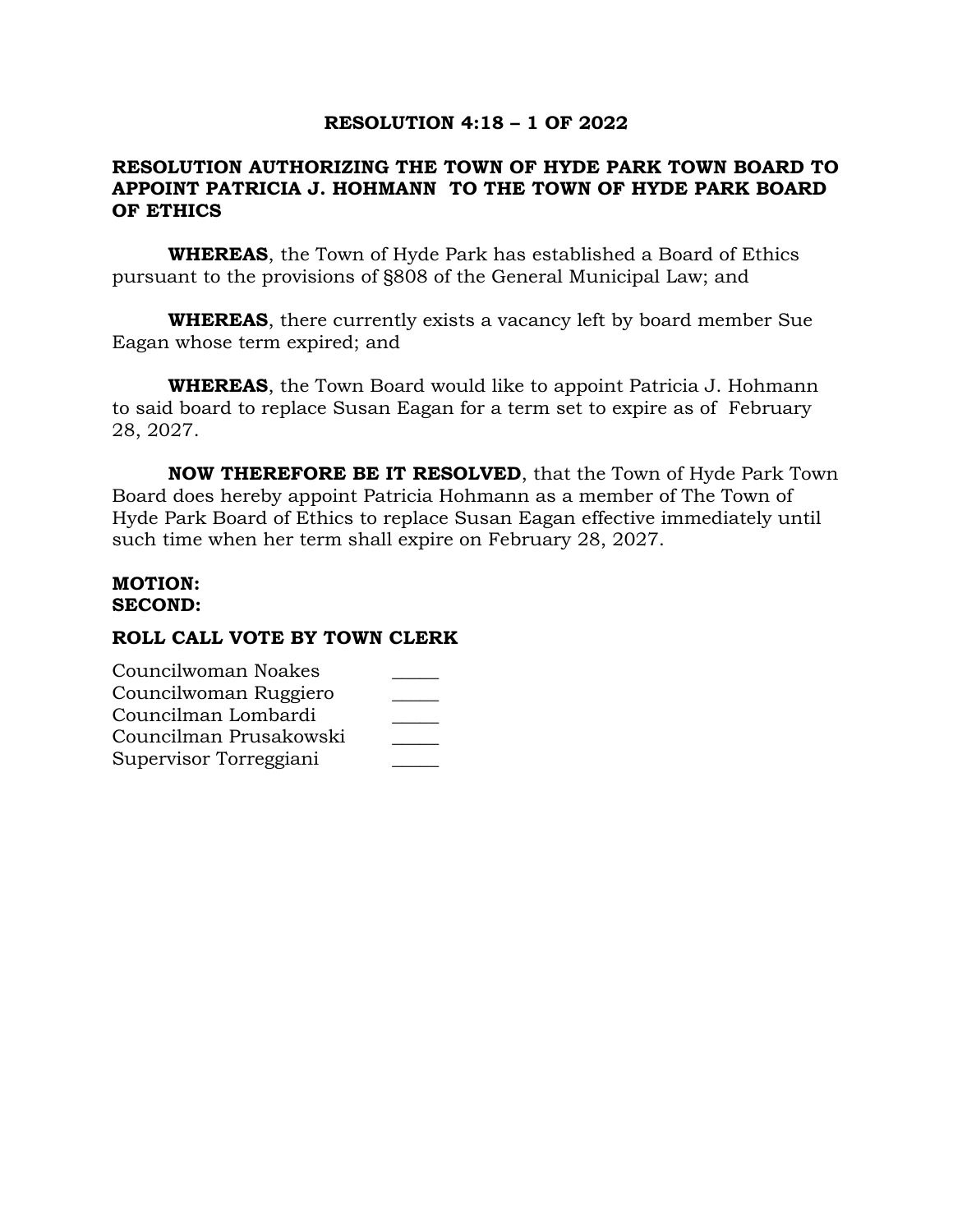#### **RESOLUTION 4:18 – 2 OF 2022**

**RESOLUTION AMENDING RESOLUTION 4:4 – 8 OF 2022 AUTHORIZING THE TOWN OF HYDE PARK TOWN BOARD TO ACKNOWLEDGE THE RESIGNATION OF PART TIME POLICE ASSISTANT REBECCA GREEN AND APPOINT HER AS A FULL TIME POLICE ASSISTANT FOR THE TOWN OF HYDE PARK POLICE DEPARTMENT TO REFLECT THE CHANGE OF HER APPOINTMENT AS FULL TIME POLICE ASSISTANT TO PROVISIONAL FULL TIME POLICE ASSISTANT FOR THE TOWN OF HYDE PARK POLICE DEPARTMENT**

**WHEREAS**, by Resolution 4:4 – 8 of 2022, Rebecca Green was appointed as a full time Police Assistant for the Town of Hyde Park Police Department; and

**WHEREAS**, according to the Dutchess County Department of Human Resources Rebecca Green should have been appointed as a Provisional Full time Police Assistant since there is currently not a viable list available to hire full time police assistants from; and

**WHEREAS**, said appointment will be pending a Civil Service examination to be given at a later date.

**NOW, THEREFORE, BE IT RESOLVED**, that the Town of Hyde Park Town Board does hereby amend Resolution 4:4 – 8 of 2022, Authorizing the Town of Hyde Park Town Board to Acknowledge the Resignation of Part Time Police Assistant Rebecca Green and Appoint Her as Full Time Police Assistant for the Town of Hyde Park Police Department to reflect the change of her appointment as full time Police Assistant to Provisional Full Time Police Assistant for the Town of Hyde Park pending a Civil Service Examination; and

**BE IT FURTHER RESOLVED**, that said appointment as a Provisional Full Time Police Assistant will still be effective as of April 5, 2022, for an hourly rate of \$20.76 as established by the CSEA Town Hall Unit Collective Bargaining Agreement; and

**BE IT FURTHER RESOLVED**, that said Provisional appointment is still a Grade 4 in the aforementioned Collective Bargaining Agreement; and

**BE IT FURTHER RESOLVED**, that said Provisional appointment is subject to a probationary period as set forth in the Civil Service Law of the State of New York and shall be subject to all of the Civil Service Law Rules and Regulations.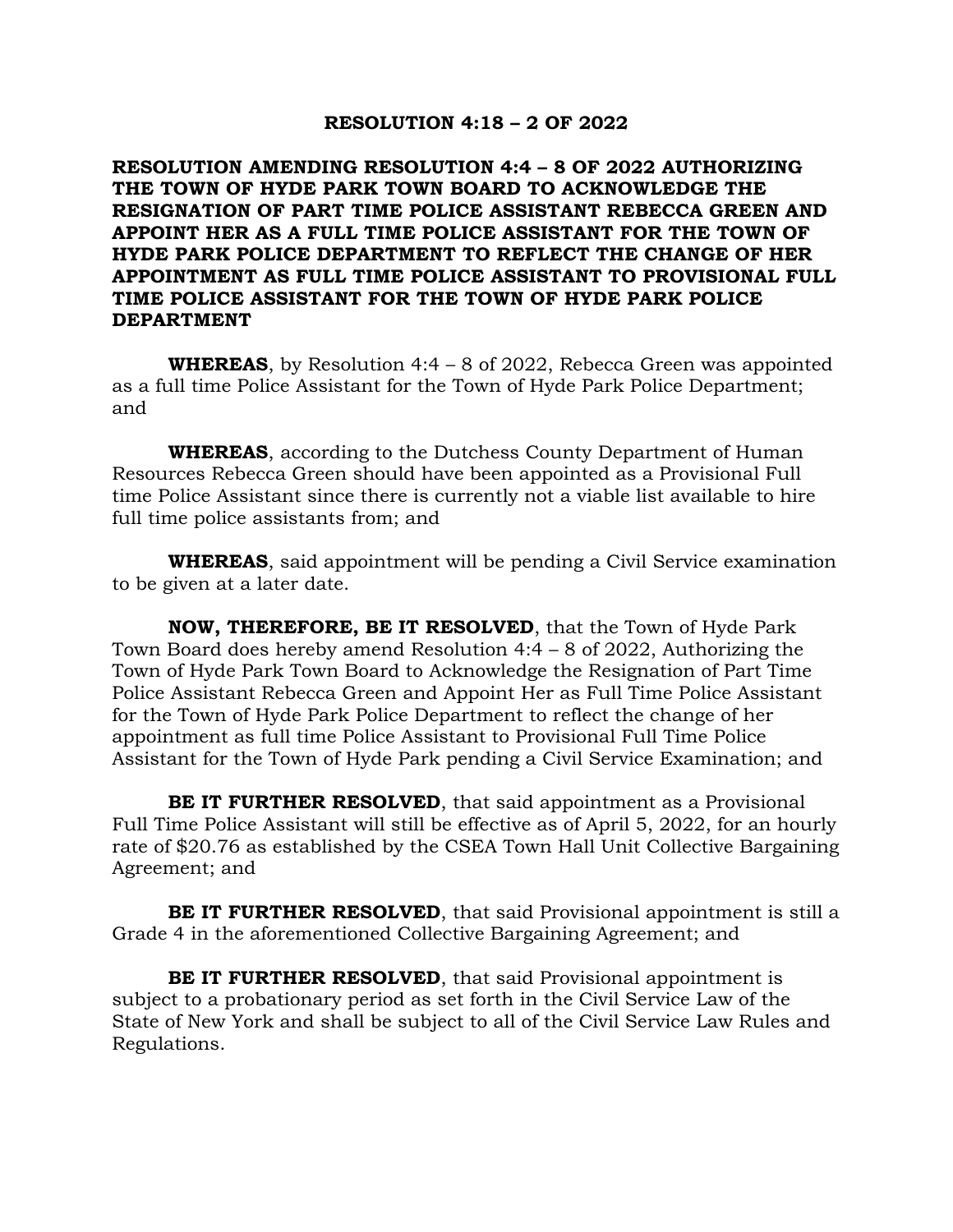# **MOTION: SECOND:**

| Councilwoman Noakes    |  |
|------------------------|--|
| Councilwoman Ruggiero  |  |
| Councilman Lombardi    |  |
| Councilman Prusakowski |  |
| Supervisor Torreggiani |  |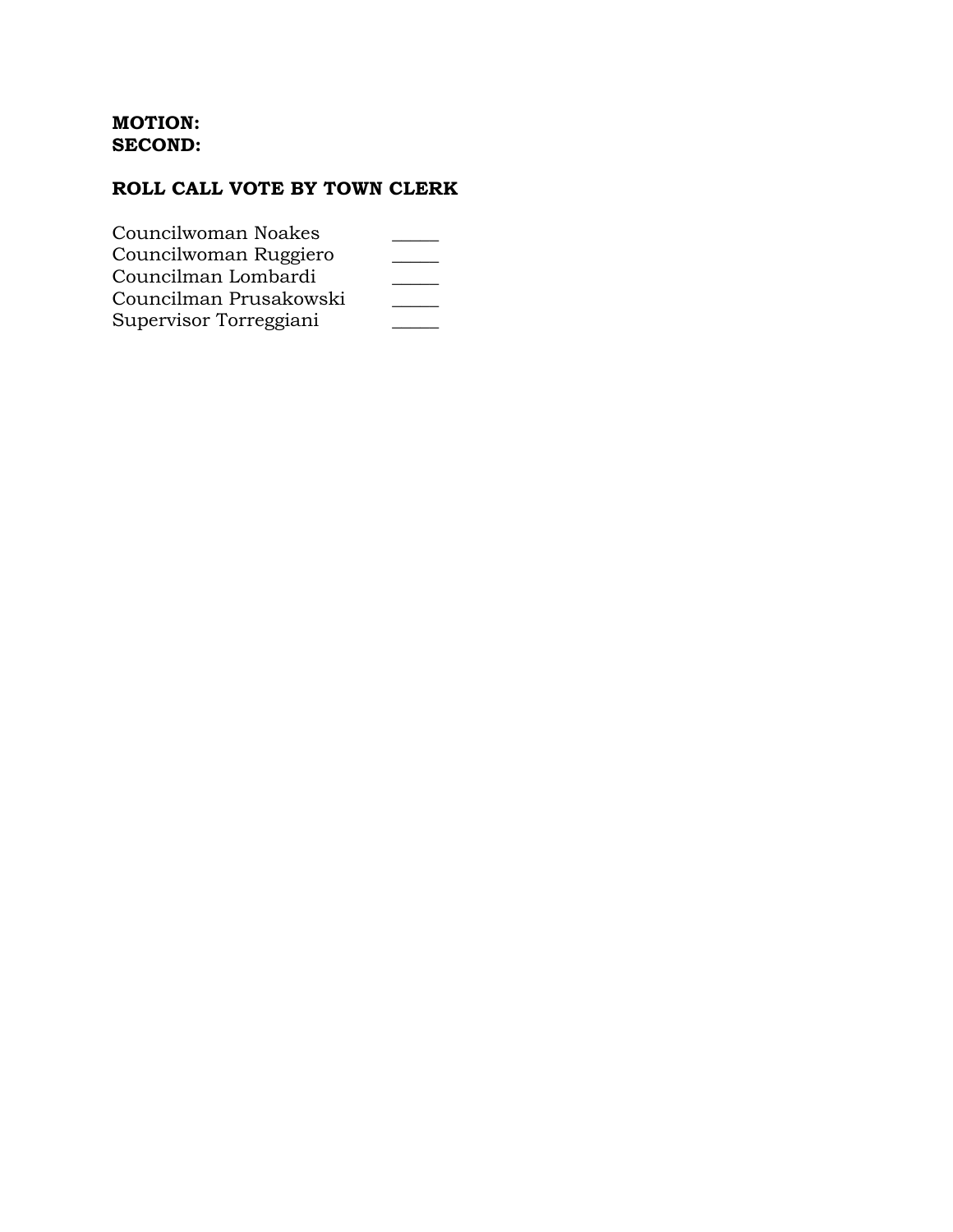## **RESOLUTION 4:18 – 3 OF 2022**

# **RESOLUTION AUTHORIZING TOWN OF HYDE PARK TOWN BOARD TO APPROVE POLICE OFFICERS BRYAN SWEENEY AND JUSTIN FELICELLO TO ATTEND THE INSTRUCTOR DEVELOPMENT COURSE (IDC) MAY 9TH THROUGH MAY 20TH, 2022 AT THE DUTCHESS COUNTY SHERIFFS' OFFICE TRAINING ROOM**

**WHEREAS**, Hyde Park Police Chief, Robert Benson has requested approval for Police Officers Bryan Sweeney and Justin Felicello to attend the Instructor Development Course (IDC) at the Dutchess County Sheriff's Office Training Room in Poughkeepsie, NY from May 9th thru May 20th, 2022, from 8:00 am – 4:00 pm; and

**WHEREAS**, the Town Board deems it appropriate and beneficial for Police Officers Sweeney and Felicello to attend this course; and

**WHEREAS**, the class is free of charge for each officer and will not incur any expense to the Town of Hyde Park Police Training Budget.

**NOW, THEREFORE, BE IT RESOLVED**, that the Town of Hyde Park Town Board does hereby approve Police Officers Bryan Sweeney and Justin Felicello Tucker to attend the Instructor Development Course (IDC) at the Dutchess County Sheriff's Office Training Room in Poughkeepsie, NY from May 9<sup>th</sup> thru May 20<sup>th</sup>, 2022, from 8:00 am  $-$  4:00 pm and authorizes reimbursement for travel and necessary business expenditures deemed appropriate and reasonable.

#### **MOTION: SECOND:**